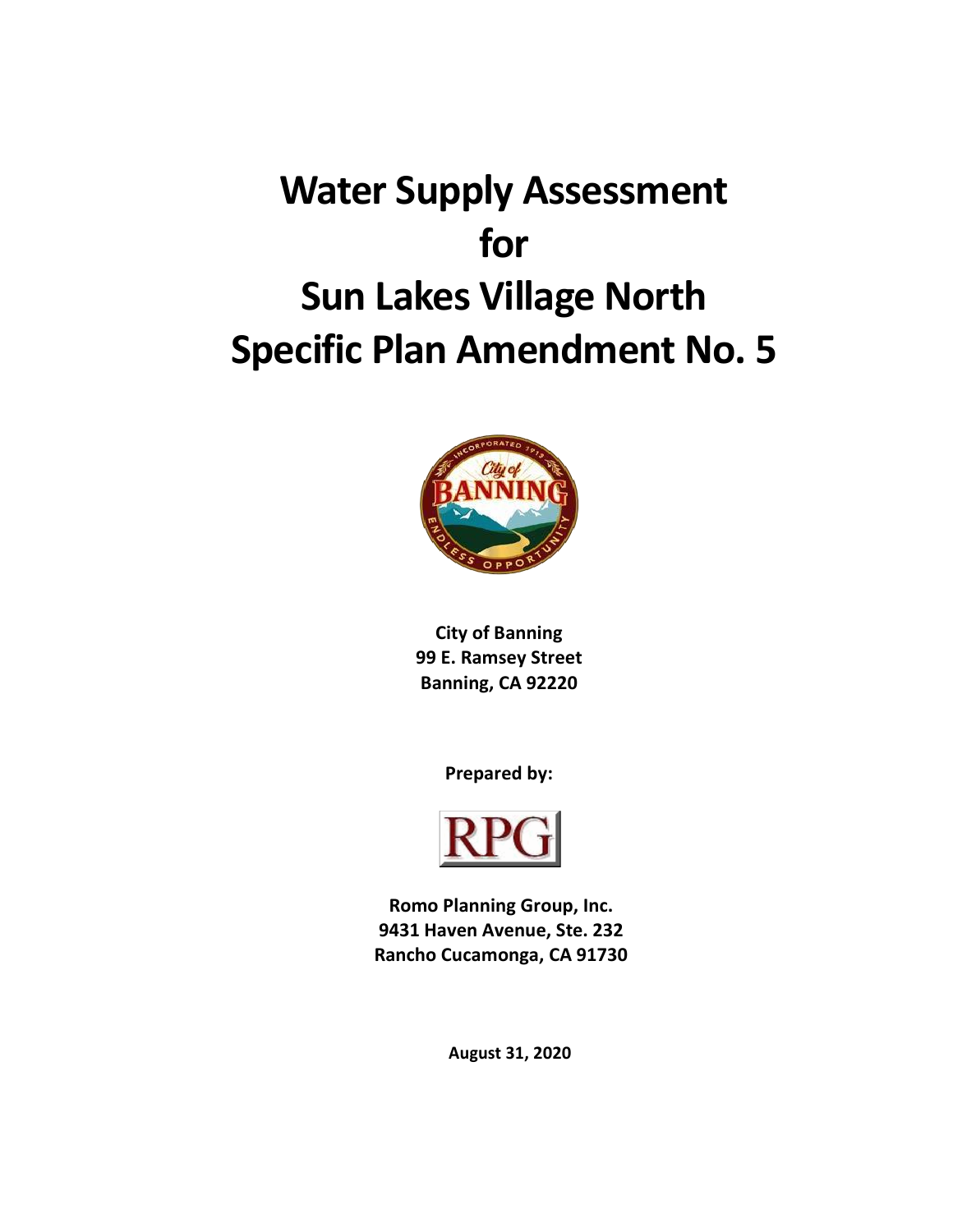# **Contents**

| Water Supplies During Normal, Single-Dry, and Multiple- Dry Year Conditions |  |
|-----------------------------------------------------------------------------|--|
|                                                                             |  |
|                                                                             |  |
|                                                                             |  |

# List of Tables

| Table 2: Imported Water Recharged to Beaumont Basin by City of Banning (AF/YR) |  |
|--------------------------------------------------------------------------------|--|
|                                                                                |  |
|                                                                                |  |
|                                                                                |  |
|                                                                                |  |

# List of Figures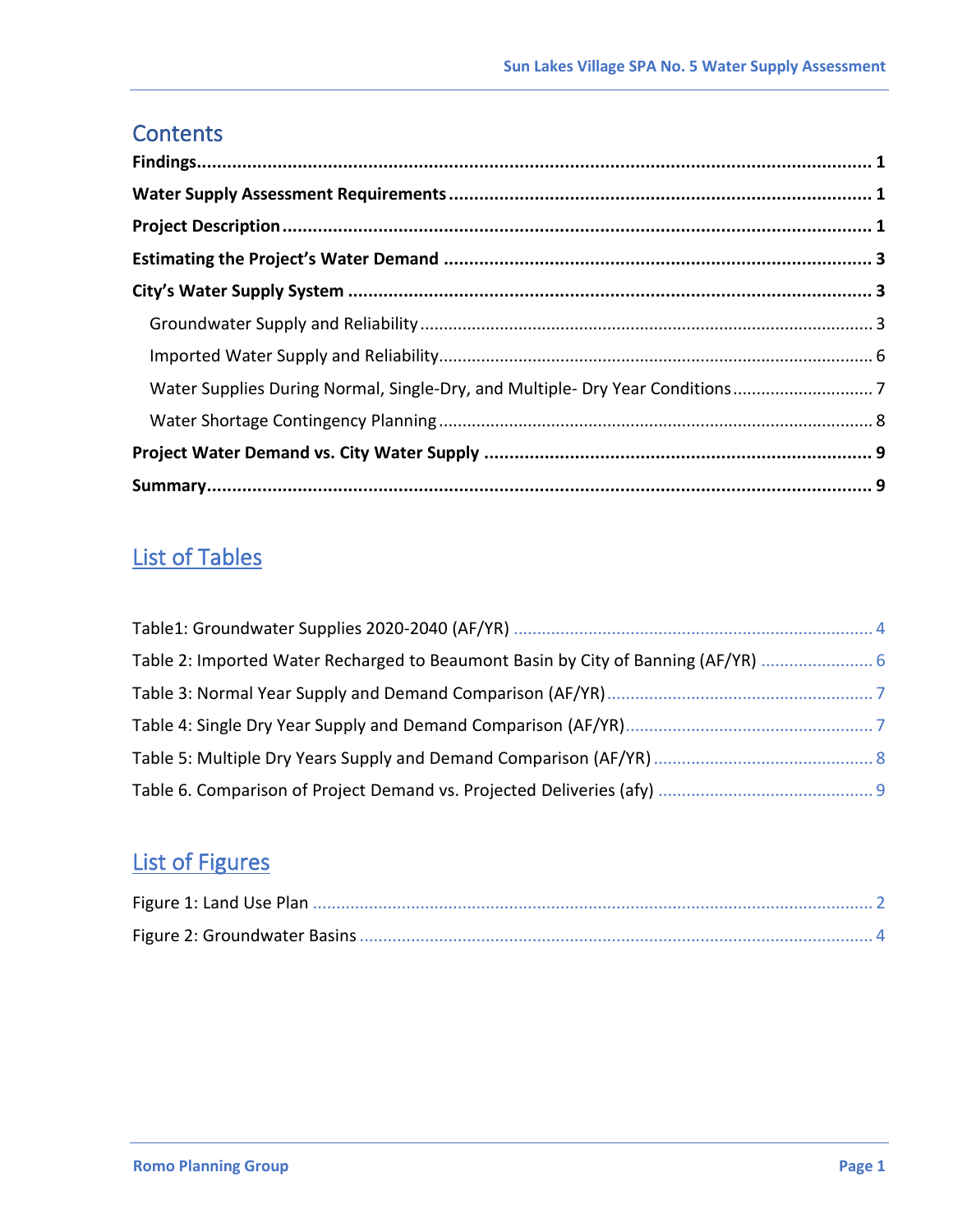# <span id="page-2-0"></span>Findings

This Water Supply Assessment anticipates adequate water will be available during normal, single dry, and multiple dry water years during a 20-year projection to meet the projected water demand associated with the development allowed by the Sun Lakes Village Specific Plan Amendment No. 5, in addition to existing and planned future uses, including agricultural and manufacturing uses.

### <span id="page-2-1"></span>Water Supply Assessment Requirements

The City of Banning Public Works Department provides domestic water services to the City of Banning and portions of unincorporated Riverside County lands located southwesterly of the City limits. As a public water system, the City is mandated by California Water Code Section 10910 to prepare a Water Supply Assessment report that documents sources of water supply, quantifies water demands, evaluates drought impacts, and provides a comparison of water supply and demand. The Water Supply Assessment serves as the basis for the City to determine if adequate water will be available during normal, single dry, and multiple dry water years during a 20-year projection to meet the projected water demand associated with the Project, in addition to providing water for existing and planned future uses, including agricultural and manufacturing uses in its service area.

This Water Supply Assessment was prepared for consideration by the City of Banning City Council, as the lead agency under the California Environmental Quality Act (CEQA) for the environmental review of the Project. The WSA will be included in the City's Environmental Impact Report (EIR) for the Project.

### <span id="page-2-2"></span>Project Description

The Sun Lakes Village North Specific Plan ("Specific Plan") was originally approved by the City on February 28, 1983. The Project proposes to amend the Specific Plan Land Use Plan from Retail Commercial (Auto Dealer) to Business & Warehouse, Office & Professional, and Retail & Service (see Figure 2- Land Use Plan). The Specific Plan is also proposed to be amended to revise the permitted land uses;development standards (including maximum building height, setbacks, open space, landscaping ,parking, and signage); design guidelines for development; and administration and implementation provisions. At this time there are no land use development enti**tl**ements being sought (i.e. site plan, parcel map, etc. Implementation of the Project's Land Use Plan (Figure 1), would allow up to approximately 877,298 square feet (sf) of Industrial Park, 52,065 sf of medical office, and 37,189 sf of retail use on 47.11 acres.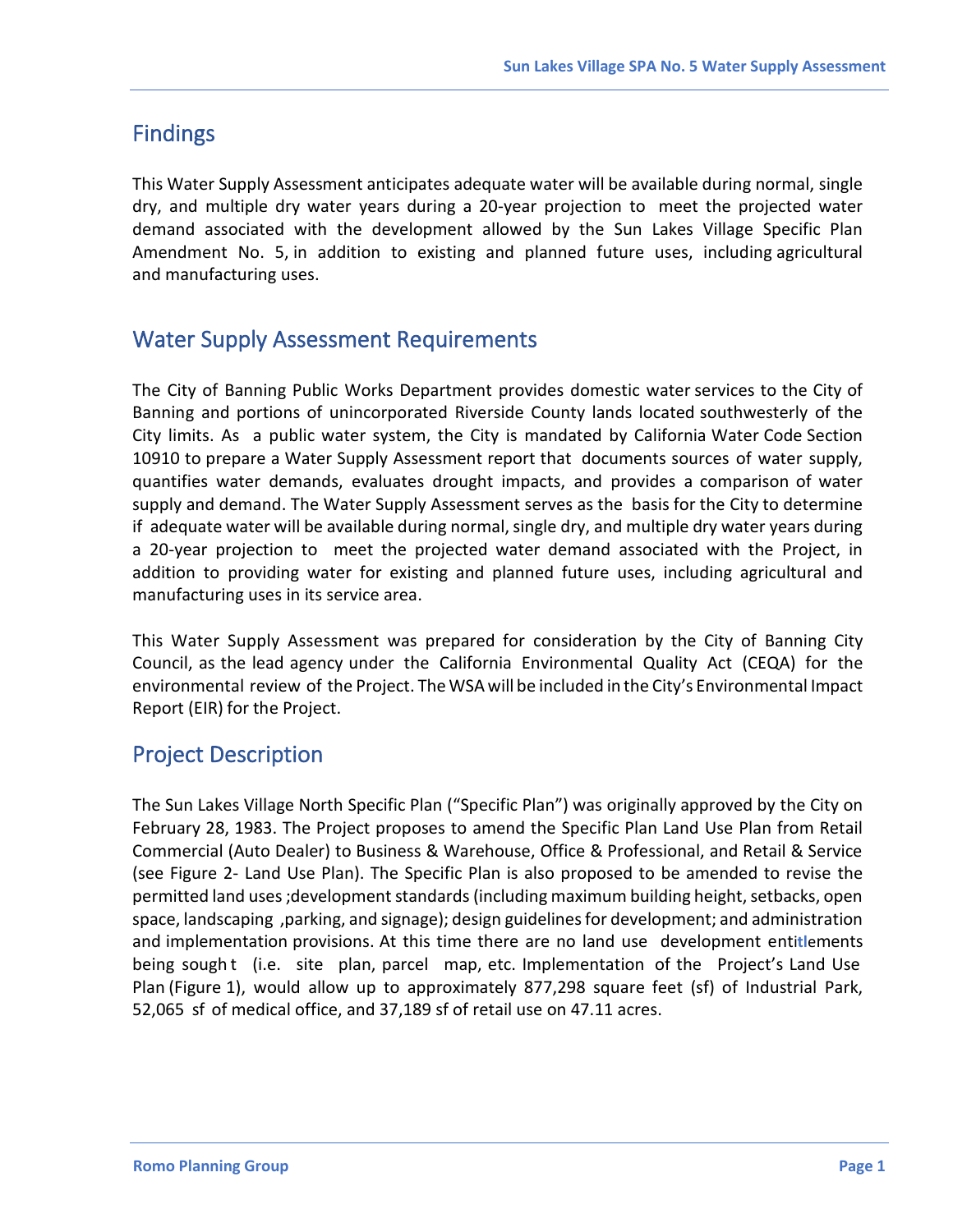# **Figure 1. Land Use Plan**

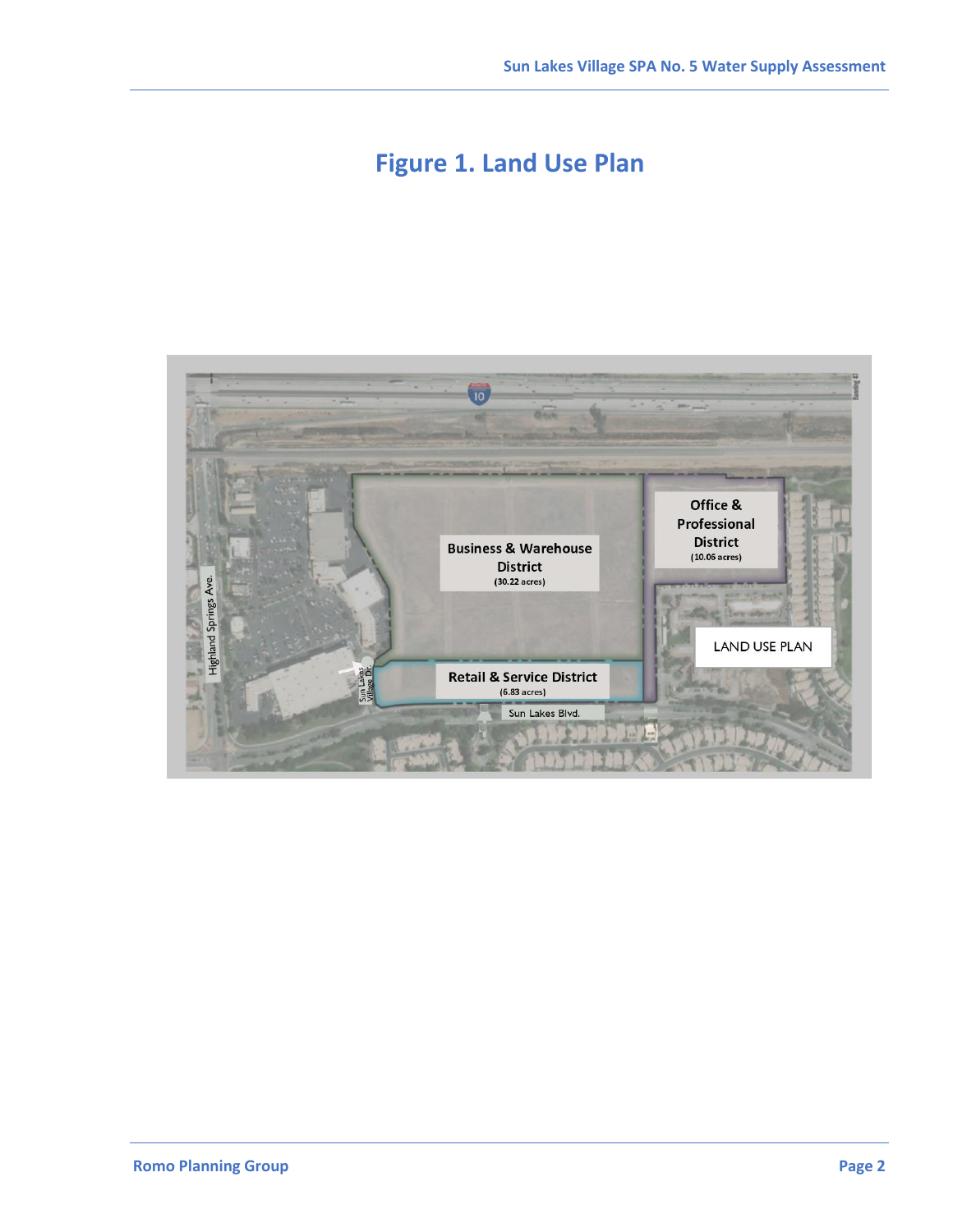### <span id="page-4-0"></span>Estimating the Project's Water Demand

At the time this WSA was prepared, there were no land use development entitlements being sought (i.e. site plan, parcel map, etc.) by the Project proponent. In the absence of sitespecific details, the water demand for the Project is based on the *City of Banning, Integrated Master Plan, Final Report*, March 2018. According to Table 3.8, *Known Developments Demand Projections,* the project identified as "Silverstone" in the table has the same amount of acreage (47 acres) and the same General Plan land use designation (retail commercial) as the proposed Project. As such, the same water demand used for the Silverstone project is used for the proposed Project which is estimated to be 279-acre feet per year (afy).

## <span id="page-4-1"></span>City's Water Supply System

#### <span id="page-4-2"></span>Groundwater Supply and Reliability

The City has five sources of groundwater storage supply:

- Banning Storage Unit;
- Banning Bench Storage Unit;
- Banning Canyon Storage Unit;
- Beaumont Storage Unit; and
- Cabazon Storage Unit.

#### *Banning Storage Unit*

The Banning Storage Unit is approximately 3.9 square miles in size. With the four wells currently installed within this unit, the City has pumping capacity up to 3,500 gpm, or 5,646 acre-ft/year. The safe yield was determined to be 1,130-acre ft/ year, which is what the 2015 UWMP includes for future production projections.

#### *Banning Bench Storage Unit*

The Banning Bench Storage Unit is approximately 5.9 square miles in size. Three wells within this unit can produce up to 3,650 gpm, or 5,888 acre-ft/year. The safe yield was determined to be 1,960 acre-ft/year.

#### *Banning Canyon Storage Unit*

The Banning Canyon Storage Unit comprises approximately 1.6 square miles. The Banning Canyon Storage Unit is the largest source of water for the City. The San Gorgonio River, and a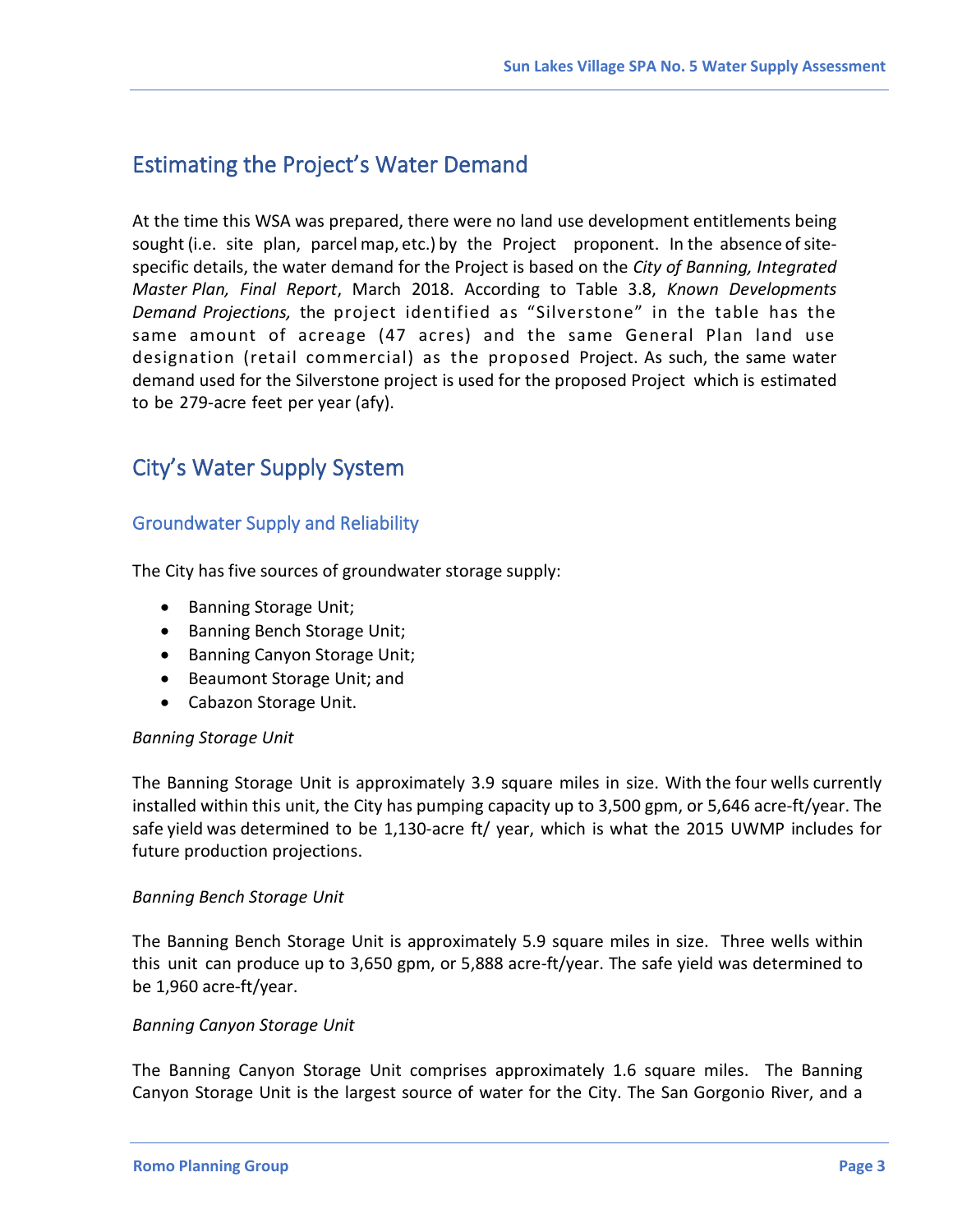diversion system from the Whitewater River, provide recharge for Banning Canyon. Eight wells within this unit can produce up to 8,600 gpm, or 13,873 acre-ft/year. The safe yield has been determined to be 4,070 acre-ft/year.

#### *Beaumont Storage Unit*

The Beaumont Storage is approximately 20 square miles in size Extraction of water from the Beaumont Storage Unit has been adjudicated, with rights shared amongst the City of Banning, the Beaumont- Cherry Valley Water District, the South Mesa Water District, and the Yucaipa Valley Water District. Five wells within this unit, plus the city's share of three additional wells co-owned with the Beaumont-Cherry Valley Water District, can produce up to 7,650 gpm, or 12,340 acre-ft/year.

#### *Cabazon Storage Unit*

The Cabazon Storage Unit is approximately 27 square miles in size and can store up to 1,000,000 acre-feet. The City does not have exclusive pumping rights for the Cabazon Storage Unit. One well within this unit, C-6, can produce up to 900 gpm, or 1,452 acre-ft/year. The City produced 786 acre-feet from C-6 in 2014. With the installation of additional wells and pipeline, the City could safely extract 2,515 acre-ft/year. Table 1 provides a summary of the available groundwater supplies from 2020 to 2040.

<span id="page-5-0"></span>

| <b>Basin Name</b>                | . .<br>2020 | 2025   | 2030   | 2035   | 2040   |
|----------------------------------|-------------|--------|--------|--------|--------|
| Beaumont Storage Unit            | 1,266       | 1,145  | 1,029  | 925    | 925    |
| Beaumont Storage Unit Recharge   | 2,718       | 2,718  | 2,718  | 2,718  | 2,718  |
| <b>Banning Storage Unit</b>      | 1,130       | 1,130  | 1,130  | 1,130  | 1,130  |
| Banning Bench Storage Unit       | 1,960       | 1,960  | 1,960  | 1,960  | 1,960  |
| Banning Canyon Storage Unit      | 2,515       | 2,515  | 2,515  | 2,515  | 2,515  |
| San Gorgonio Pass Subbasin Total | 13,659      | 13,538 | 13,422 | 13,318 | 13,318 |

#### Table1: Groundwater Supplies 2020-2040 (AF/YR)

*Data Source: 2015 UWMP Tab*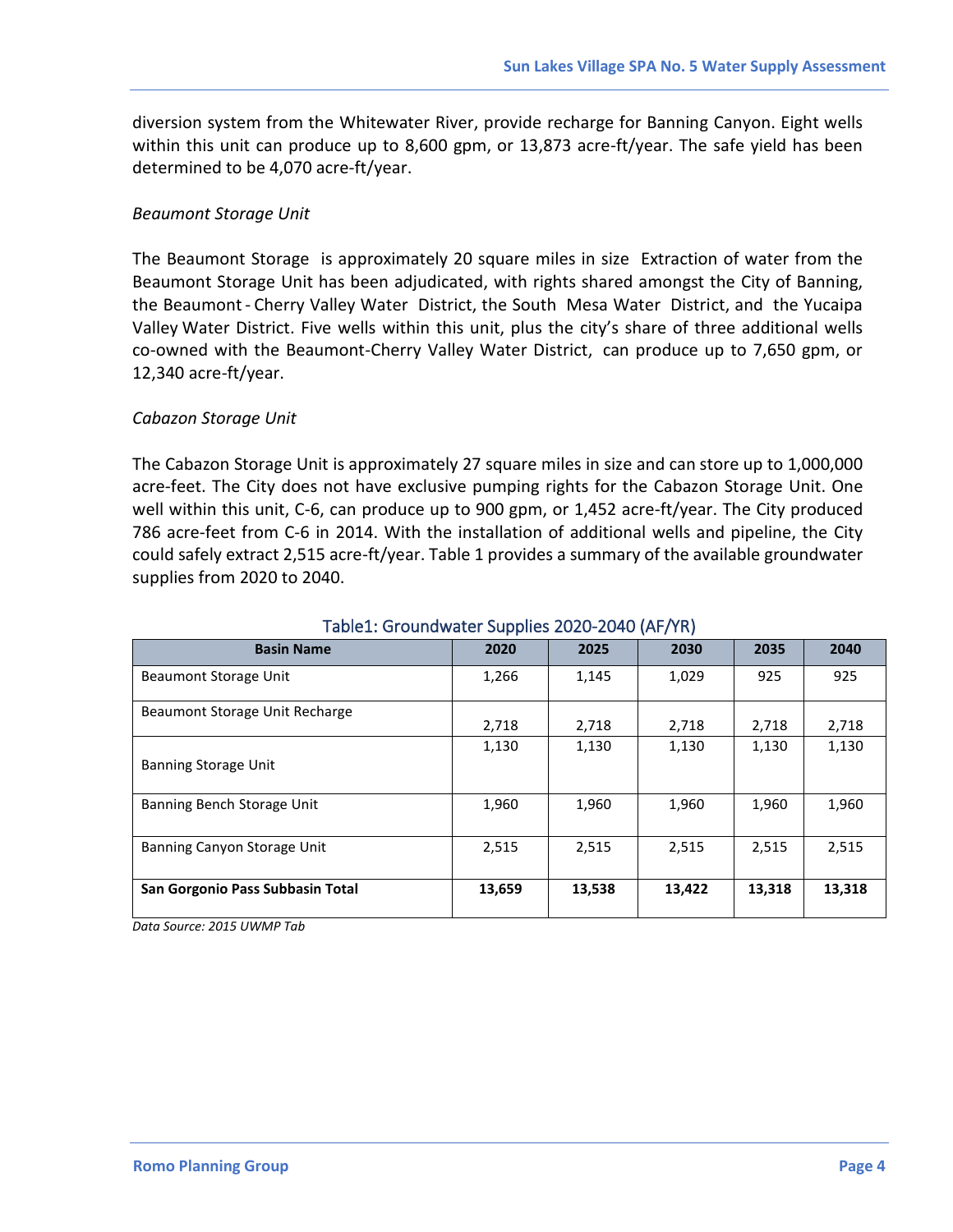Sun Lakes Village North SPA No.6 Water Supply Assessment

# **FIGURE 2: GROUNDWATER BASINS**

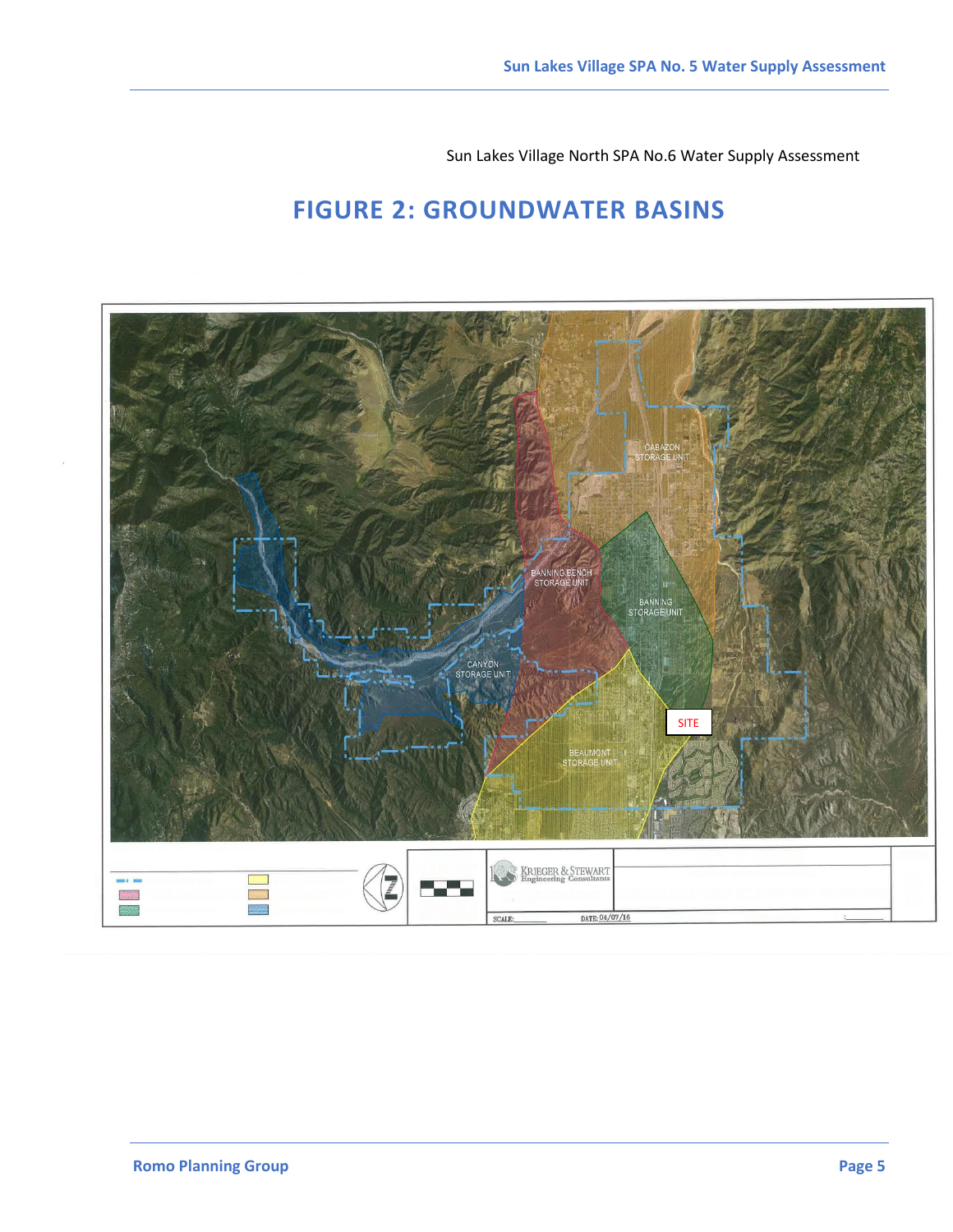#### *Beaumont Basin Adjudication*

The Beaumont Basin is an adjudicated basin pursuant to the *Stipulation for Entry of Judgment Adjudicating Groundwater Rights in the Beaumont Basin* (the Judgment), a copy of which is included in Appendix A (2015 UWMP**)**. Pursuant to the Judgment, the Court appointed a fivemember Watermaster Committee, consisting of representatives from each of the five appropriators, which include City of Banning, City of Beaumont, Beaumont-Cherry Valley Water District, South Mesa Water Company, and Yucaipa Valley Water District.

The safe yield of the Beaumont Basin was initially established at 8,650 AF/yr., to be distributed among the appropriators. The safe yield is to be reevaluated at least once every ten years. Based on the *2013 Reevaluation of the Beaumont Basin Safe Yield*, dated April 3, 2015, the safe yield was determined to be 6,700 AF/yr.

Based on the Beaumont Basin Watermaster 2018 Consolidated Annual Report and Engineering Report, dated February 2020, the City has 52,320 af in its Appropriator's storage account.

#### *Groundwater Reliability*

Because the City's water supply is primarily groundwater, the City is not subject to short-term water shortages resulting from temporary dry weather conditions. Further, as part of the Beaumont Basin adjudication, the City has the option of storing up to 80,000-acre feet of water in the Beaumont Basin. At the end of calendar year 2014, City of Banning had 46,774 AF of water available in Beaumont Basin storage.

#### <span id="page-7-0"></span>Imported Water Supply and Reliability

The City purchases State Water Project (SWP) water from the San Gorgonio Pass Water Agency (SGPWA), who is one of 29 state water contractors. Quantities of SWP water purchased are recharged to the Beaumont Basin at Beaumont-Cherry Valley Water Districts' Noble Creek spreading facility, which is in the vicinity of Beaumont Avenue and Cherry Valley Boulevard. Quantities of water obtained from SGPWA and recharged to the Beaumont Basin are set forth in Table 2 below. Quantities that will be recharged in the future are dependent upon SWP water availability and storage capacity available to the City.

| Table 2: Imported Water Recharged to Beaumont Basin by City of Banning (AF/YR) |  |
|--------------------------------------------------------------------------------|--|
|--------------------------------------------------------------------------------|--|

<span id="page-7-1"></span>

| 2010               | 3044<br>60.T | 2012<br>50 J.C | 3013<br>⊷∽ | 2011 | 304F<br>ZUIS |
|--------------------|--------------|----------------|------------|------|--------------|
| 1,338              | 800          | 1,200          | 1,200      | 608  | 694<br>ັັ    |
| _____<br>__<br>___ |              |                |            |      |              |

*Data Source: San Gorgonio Pass Water Agency*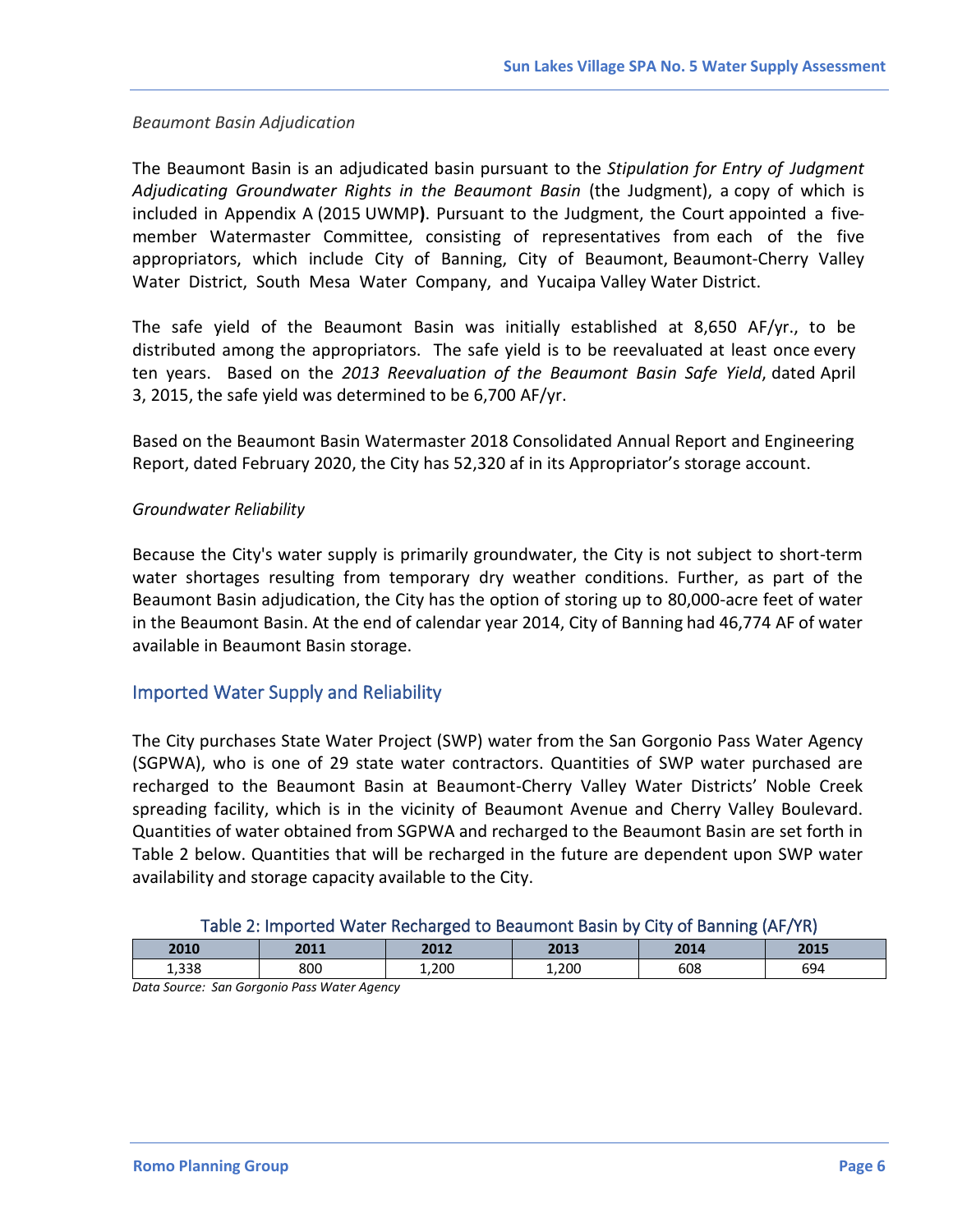On May 22, 2020, the SGPWA announced that the State Water Project (SWP) now expects to deliver 20 percent of requested supplies in 2020 because of above-average precipitation in May. An initial allocation of 10 percent was announced in December and increased to 15 percent in January. This will likely be the final allocation update of 2020. Although the City may expect variable reliability in availability of SWP water, such water is not its primary source of water, and short-term declines in SWP water availability would be offset by the City's substantial reserves of stored groundwater and would not result in a substantial impact to the City's water supply

#### <span id="page-8-0"></span>Water Supplies During Normal, Single‐Dry, and Multiple‐ Dry Year Conditions

The demand quantities were calculated based on an average per capita demand within the City's service area of 220 gallon per capita per day ("gpcd"), with future actual demands of the two proposed specific plan developments (Butterfield Ranch and Rancho San Gorgonio) at the demands set forth in their respective water supply assessments.

<span id="page-8-1"></span>

| $19000$ of the final teat eapply and being no comparison $\mu$ as $\mu$ |          |          |          |        |        |
|-------------------------------------------------------------------------|----------|----------|----------|--------|--------|
|                                                                         | 2020     | 2025     | 2030     | 2035   | 2040   |
| <b>Supply Totals</b>                                                    | 13.659   | 13,538   | 13.422   | 13,318 | 13,318 |
| Demand                                                                  | 10,515   | 11,320   | 12,047   | 12,837 | 13,629 |
| Totals                                                                  |          |          |          |        |        |
| Difference                                                              | $+3.144$ | $+2.218$ | $+1.375$ | $+481$ | $-311$ |

#### Table 3: Normal Year Supply and Demand Comparison (AF/YR)

*Data Source: 2015 UWMP Table 6-4.*

#### Table 4: Single Dry Year Supply and Demand Comparison (AF/YR)

<span id="page-8-2"></span>

|                      | 2020     | 2025     | 2030     | 2035   | 2040   |
|----------------------|----------|----------|----------|--------|--------|
| <b>Supply Totals</b> | 13,659   | 13,538   | 13,422   | 13,318 | 13,318 |
| <b>Demand Totals</b> | 10,515   | 11,320   | 12,047   | 12,837 | 13,629 |
| <b>Difference</b>    | $+3,144$ | $+2,218$ | $+1,375$ | +481   | $-311$ |

*Data Source: 2015 UWMP Table 6-5*.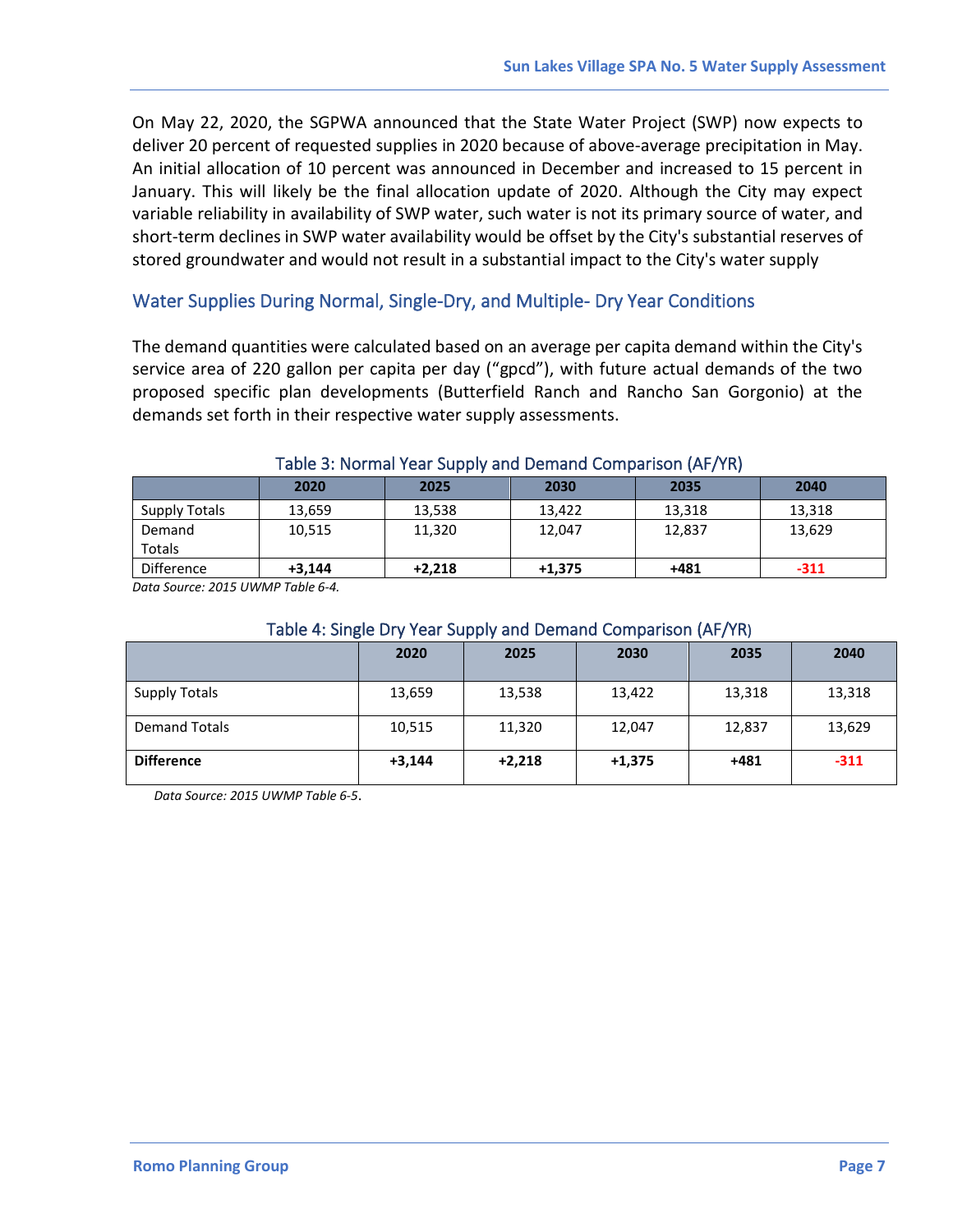<span id="page-9-1"></span>

|                                  |                      | 2020     | 2025     | 2030     | 2035   | 2040   |
|----------------------------------|----------------------|----------|----------|----------|--------|--------|
|                                  | <b>Supply Totals</b> | 13,659   | 13,538   | 13,422   | 13,318 | 13,318 |
| First Year                       | <b>Demand Totals</b> | 10,515   | 11,320   | 12,047   | 12,837 | 13,629 |
| Second Year                      | <b>Difference</b>    | $+3,144$ | $+2,218$ | $+1,375$ | $+481$ | $-311$ |
|                                  | <b>Supply Totals</b> | 13,659   | 13,538   | 13,422   | 13,318 | 13,318 |
| Second Year                      | <b>Demand Totals</b> | 10,515   | 11,320   | 12,047   | 12,837 | 13,629 |
| Third Year                       | <b>Difference</b>    | $+3,144$ | $+2,218$ | $+1,375$ | $+481$ | $-311$ |
|                                  | <b>Supply Totals</b> | 13,659   | 13,538   | 13,422   | 13,318 | 13,318 |
| Third Year                       | <b>Demand Totals</b> | 10,515   | 11,320   | 12,047   | 12,837 | 13,629 |
|                                  |                      | $+3,144$ | $+2,218$ | $+1,375$ | $+481$ | $-311$ |
| Data Source: 2015 UWMP Table 6-6 |                      |          |          | .        |        |        |

Table 5: Multiple Dry Years Supply and Demand Comparison (AF/YR)

 $^1$ Due to reliance on ground water supply reliability is the same during normal, single-dry, and multiple-dry water years (2015 UWMP)

Although projected supply totals are less than projected demand totals for 2040, the City has 52,320 AF of stored water in its Beaumont Basin storage account, which is not accounted for in the projected supply totals. Therefore, the City has ample water supplies to meet projected demands through 2040.

#### <span id="page-9-0"></span>Water Shortage Contingency Planning

The City of Banning relies on groundwater as its primary source of water supply, and periodic drought has historically not substantially affected the groundwater levels. For this reason, the water shortage contingency analysis mainly focuses on water supply interruption resulting from equipment failure and disaster. The City adopted its Water Shortage Contingency Plan (WSCP) in 1991 with adoption of City Ordinance No. 1040. The WSCP outlines a plan of action in the event of a water shortage caused by a catastrophic event, such as electrical power failure, earthquake, pipeline failure, or other event that results in the City's potential inability to meet the water demands of its customers.

At these demands, the City will be able to meet future demands through 2035 with existing supplies, without using any of the City's 52,320 AF of groundwater in reserve storage in the Beaumont Storage Unit. If the stored groundwater is used to supplement demands, the City will be able to satisfy projected demands at 220 gpcd without acquiring additional quantities of replenishment water for many years beyond 2040.